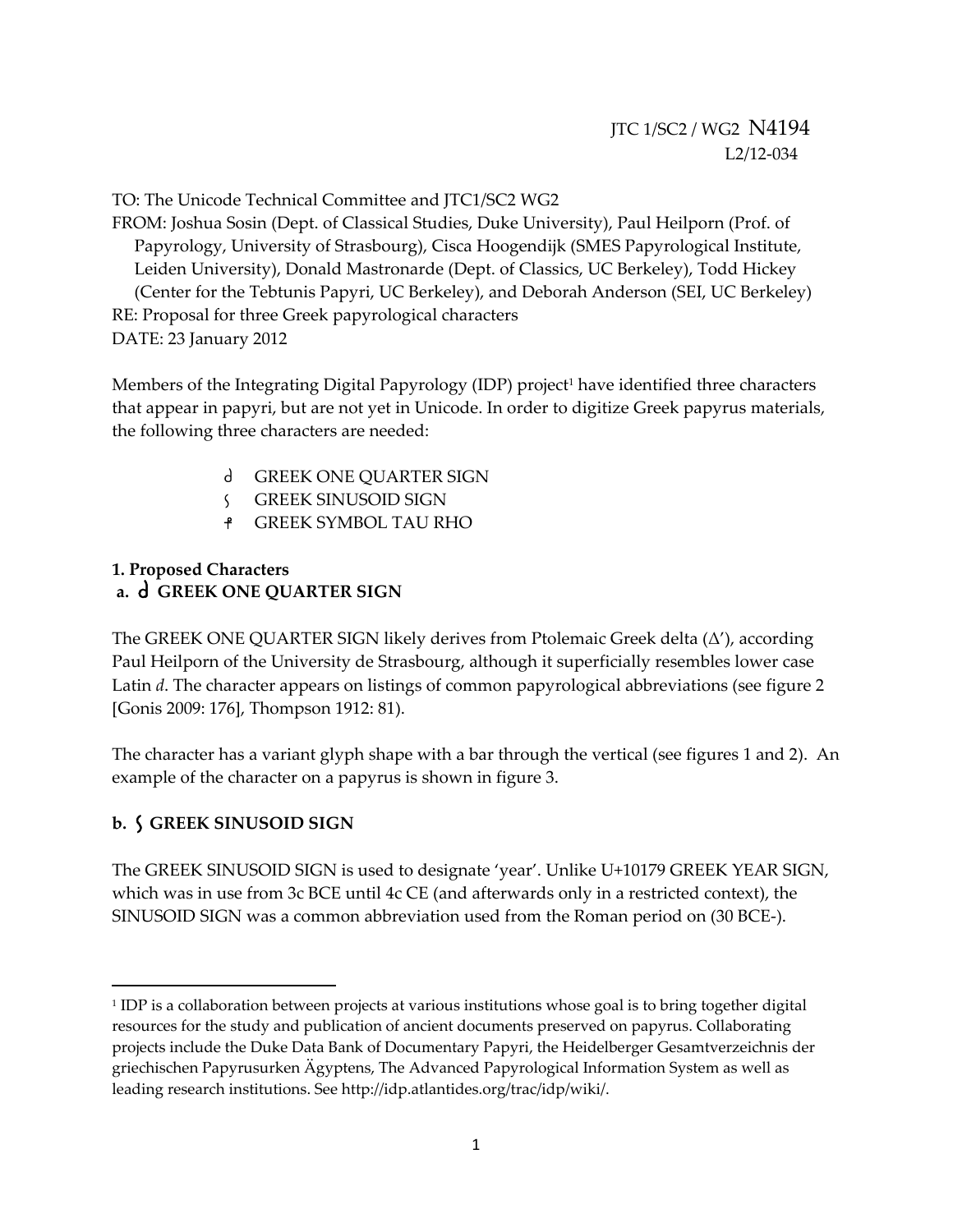The GREEK SINUSOID SIGN likely derives from the L‐shaped symbol used for 'yearʹ, but the two symbols are used in different contexts. According to Paul Heilporn, the  $\frac{1}{2}$ -sign more often appears in mid-sentence ("poll tax of the Xth year"), though both "L" and "'s" can be found in such a position, and hence is not predictable in this position. However, the SINUSOID SIGN appears only after the year number, usually regnal, indictional, and consular iteration years (Gonis 2009:175, 177) and the "L" is found when a date is in a separate sentence ("Year X of Imp. Caes. XXX") (Heilporn, p.c.). The two 'year' symbols can co-occur in the same document (figure 4).

Note: The SINUSOID SIGN was not proposed or noted in the final TLG proposal N2612‐2 = L2/03=158.<sup>2</sup> As was true for GREEK YEAR SIGN, the SINUSOID SIGN can have a variety of other meanings, including the *drachma* and fraction for '1/2', as well as other meanings (see Gonis 2009: 177).

# **c. GREEK SYMBOL TAU RHO**

This sign is made up of the Greek letters *tau* and *rho*. According to Larry Hurtado, who has extensively studied the history of the symbol<sup>3</sup>, GREEK SYMBOL TAU RHO appeared on Herodian coins of 1c BCE (see figure 6) and inscriptions, where the symbol is an abbreviation for '3' or '30' (*tria* or *triakonta*) (see figure 7).

The symbol appears also in literary papyri, but with a different use.<sup>4</sup>

In Christian usage, it appears in two main contexts<sup>5</sup>:

(1) as a free‐standing character, appearing in Christian inscriptions or other items, such a lamps, signaling "Christian" and/or as a symbol for Christ. The symbol hence differs from the most well‐known Christogram, the *chi rho* symbol (U+2627 ☧CHI RHO), whose first two letters are those found in the Greek name for 'Christ'. (Figure 8 shows common Christograms. For examples of the free‐standing use, see figures 9 and 10.)

(2) as part of the special abbreviation form of the Greek words *stauros* (cross) and/or *stauroo* (crucify), hence the name "staurogram". This latter use is the earliest known Christian usage, dating to ca. 200 CE in New Testament manuscripts, such as P45 and

<sup>2</sup> The sinusoid form, or something similar to it, appeared in an earlier version of the TLG proposal (L2/03‐ 075), but was removed in the final version.

<sup>3</sup> Hurtado 2006a and 2006b, both with extensive bibliographies.

<sup>4</sup> The TAU RHO in documentary papyri should be differentiated from its use in literary papyri.

According to K. McNamee, the *rho* with the horizontal stroke in literary papyri had the same function as chi rho, and was used as an acronym for χρηστόν (*chreston*) vel sim., and meant 'useful'. It appeared in the margin of literary commentaries beside passages in which (one assumes) the annotator wanted to mark it so that he could find them again. The symbol appeared in texts dating mostly to 2c CE, but likely was in use earlier. (For examples, see *Abbreviations in Greek Literary Papyri and Ostraca*, Chico, Calif., 1981.) <sup>5</sup> Hurtado, p.c.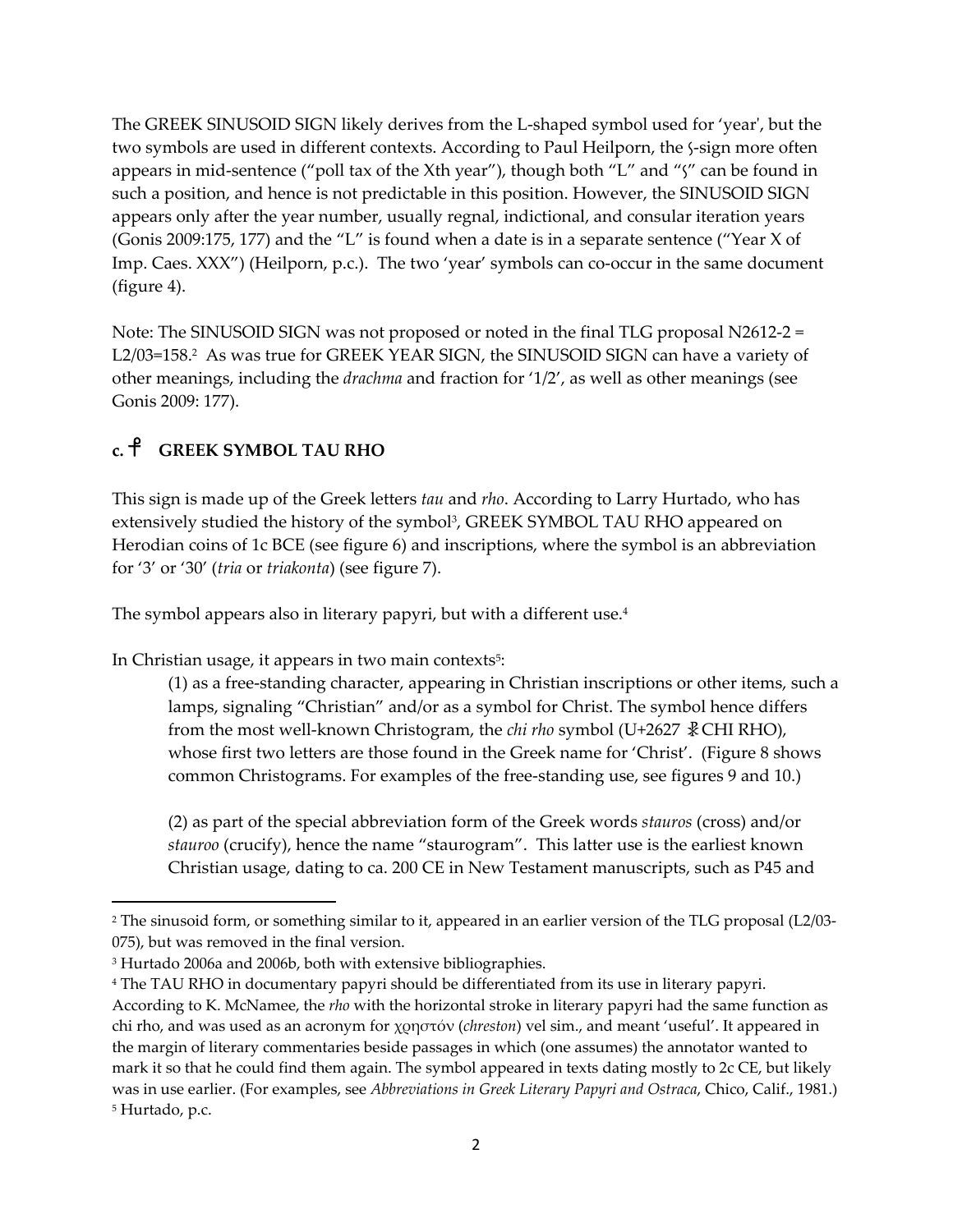P75. In this usage, it does not appear on its own, but as part of words in which it appears. (See figure 11.)

The symbol was later adopted into the Coptic script and into Latin, but not before 4c CE. According to Prof. Terry Wilfong, University of Michigan, the COPTIC TAU RO character, which is encoded in Unicode at U+2CE8, is also used for the numeral for 900, which is not a use shared by Greek.

The character is clearly a Greek compendium and, as such, should be separately encoded. As a free-standing character, it has special semantic meaning. Also, the representative glyph  $\uparrow$  does not have the typical Coptic ends, cf. the appearance of the COPTIC TAU RO in the Antinoou font,  $\frac{1}{2}$ .

To reflect other names used for this character, we recommend an annotation "also known as rho‐cross or staurogram."

# **2. Proposed Location**

The proposed location for GREEK ONE QUARTER SIGN and GREEK SINUSOID SIGN is in the Ancient Greek Numbers block, at the next two available code points, U+1018B and U+1018C. (These would conveniently fall under the current heading, "Ancient Greek papyrological numbers," which already includes characters for '1/2', '2/3', as well as for GREEK YEAR SIGN.)

The proposed location for GREEK SYMBOL TAU RHO is in the Ancient Symbols block, at U+101A0, which is the start of a new column (and thereby leaves space for additional Roman symbols to fill in the preceding column, U+10190..U+1019F). The GREEK SYMBOL TAU RHO should cross-reference U+2627 CHI RHO and U+2CE8 COPTIC TAU RO.

## **3. Character Properties**

1018B;GREEK ONE QUARTER SIGN;No;0;ON;;;;1/4;N;;;;;; 1018C;GREEK SINUSOID SIGN;So;0;ON;;;;;;N;;;;; 101A0;GREEK SYMBOL TAU RHO;So;0;ON;;;;;;N;;;;;

# **4. Collation**

GREEK ONE QUARTER SIGN should sort just before 10175 GREEK ONE HALF SIGN. GREEK SINUSOID SIGN should be interpolated next to 10179 GREEK YEAR SIGN. GREEK SYMBOL TAU RHO can default to code point order.

## **5. References**

Gonis, Nikolaos. 2009. "Abbreviations and Symbols" in *The Oxford Handbook of Papyrology*, ed. Roger S. Bagnall. OUP: Oxford. Pp. 170‐178.

<sup>6</sup> http://www.evertype.com/fonts/coptic/.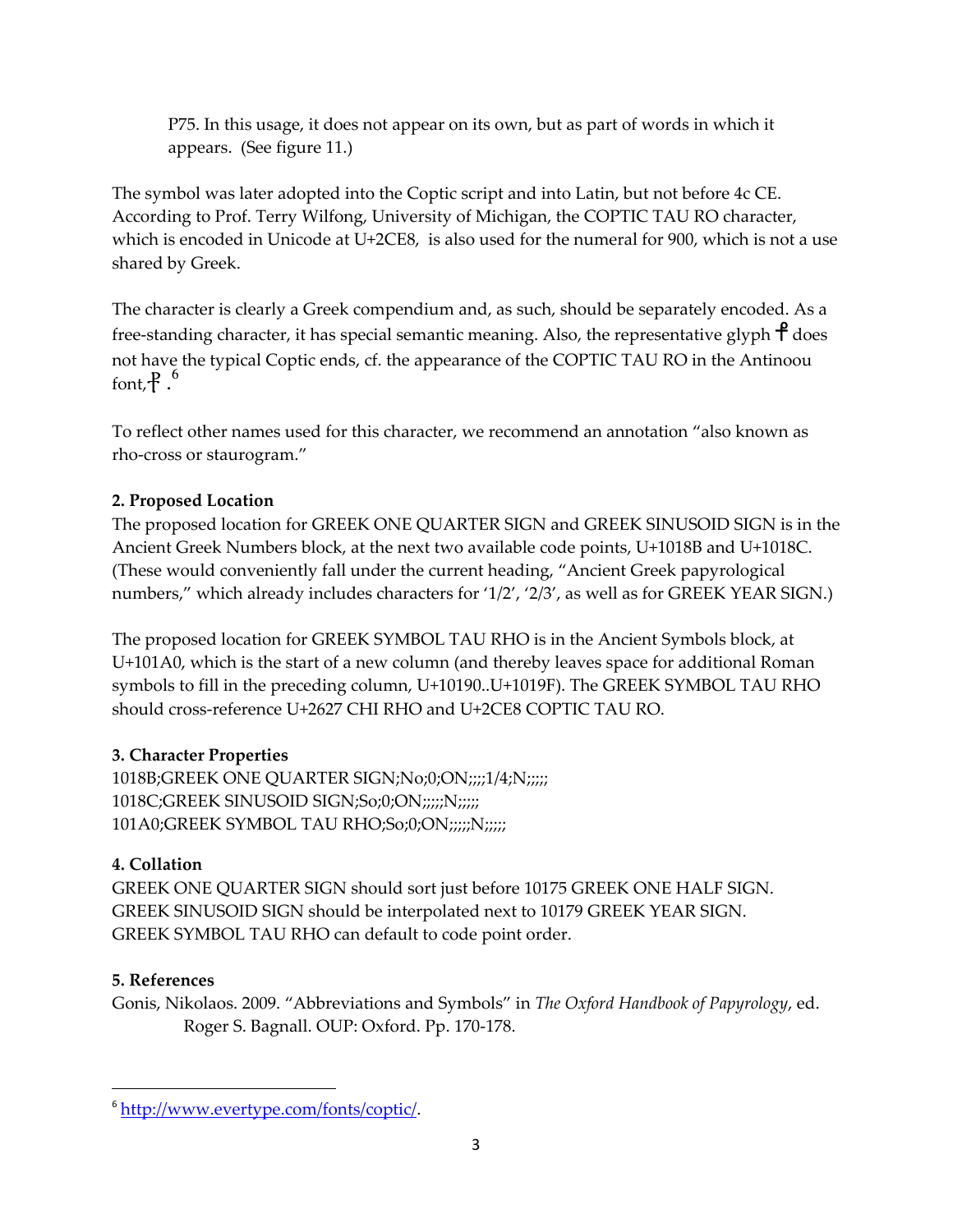- Hurtado, Larry. 2006a. *The Earliest Christian Artifacts: Manuscripts and Christian Origins*, Eerdmans: Grand Rapids, Cambridge U.K.
- Hurtado, Larry. 2006b. "The Staurogram in Early Christian Manuscripts: The Earliest Visual Reference to the Crucified Jesus?" in New Testament Manuscripts: Their Text and Their World, ed. Thomas J. Kraus and Tobias Nicklas. "Texts and Editions for New Testament Study," 2. Leiden: Brill 2006. Pp. 207‐26. Available at: larryhurtado.files.wordpress.com/2010/07/staurogram1.doc
- Thompson, Edward Maunde. *An Introduction to Greek and Latin Palaeography*. Oxford: Clarendon, 1912.

#### **ACKNOWLEDGEMENTS**

This work was made possible in part by a grant from the United States National Endowment for the Humanities, which funded the Universal Scripts Project (part of the Script Encoding Initiative at the University of California, Berkeley). Any views, findings, conclusions, or recommendations expressed in this publication do not necessarily reflect those of the National Endowment for the Humanities.

Thanks are also due to Larry Hurtado, Gabby Bodard, Roger Bagnall, Rodney Ast, Terry Wolfong, Malcolm Choat, Maria Pantelia, Joel Kalvesmaki, and John Hudson, who also provided feedback.

#### **FIGURES**

$$
d_1 d_2 d_3 d_3 d_4 \Sigma = \delta + \mu = 1/4 \text{ Mine, BGU IV 1028}.
$$

**Figure 1**. Entry under the headword "Siglae" in *Paulys Real‐Encyclopädie* (Stuttgart, 1923: 2307). This snippet shows the various forms of the GREEK ONE QUARTER SIGN.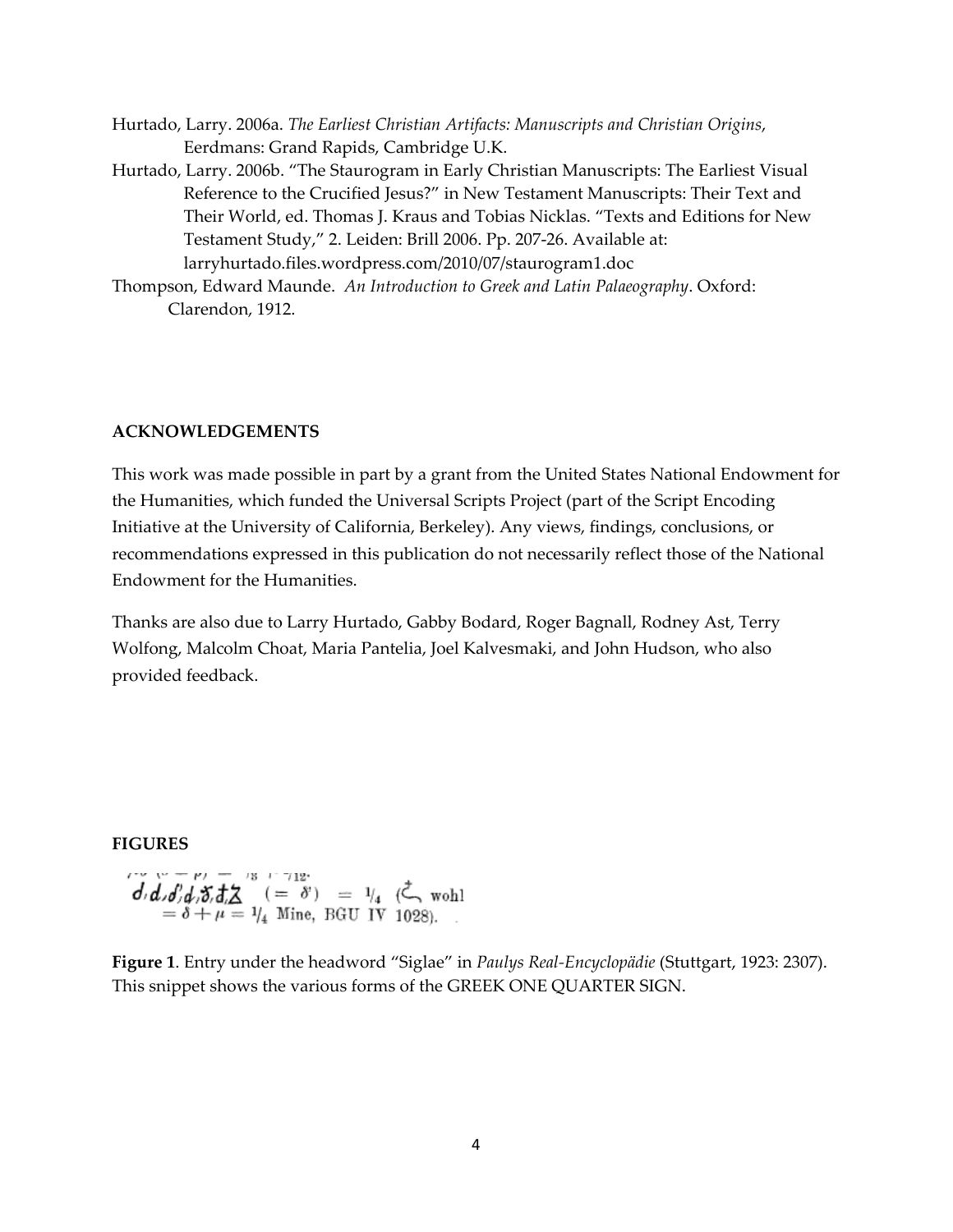| 66                                                     | άρουρα       |
|--------------------------------------------------------|--------------|
| $-\frac{1}{x}$                                         | άρτάβη       |
| Χô                                                     | χοΐνιξ       |
| $\lambda >$                                            | λίτρα        |
| F                                                      | ούγκία       |
| スて                                                     | τάλαντον     |
| r s                                                    | δραχμή       |
|                                                        | όβολός       |
| ═                                                      | διώβολον     |
|                                                        | τριώβολον    |
|                                                        | τετρώβολον   |
| $\begin{array}{c} \Gamma \ f \ f \ \delta \end{array}$ | πεντώβολον   |
|                                                        | ήμιωβέλιον   |
| $\ast$                                                 | δηνάριος     |
| n n                                                    | μυριάς       |
| ΝŮ                                                     | νόμισμα      |
| 41                                                     | κεράτιον     |
| $25\sqrt{ }$                                           | 1/2          |
| d d                                                    | 1/4          |
| ą                                                      | 3/4 (Rom.)   |
| q                                                      | 200 (Byz.)   |
| $\tau$                                                 | 900 (Byz.)   |
| i                                                      | $0$ (Isl.)   |
| $\overline{5}$ $\overline{5}$                          | αὐτός        |
|                                                        | γίνεται      |
| 5                                                      | <b>ŽTOUC</b> |

SOME COMMON ABBREVIATIONS AND SYMBOLS

**Figure 2**. Common abbreviations and symbols found in papyrology (Gonis 2009: 176). This table shows the shapes for GREEK ONE QUARTER SIGN and GREEK SINUSOID SIGN (last entry, *etous*, 'year'). It also shows the symbol for GREEK SINUSOID SIGN under '1/2' and *drachma*.



**Figure 3a.** Close‐up of SB 12 10897, a papyrus from Thebes, dating to 126 CE, showing GREEK ONE QUARTER SIGN.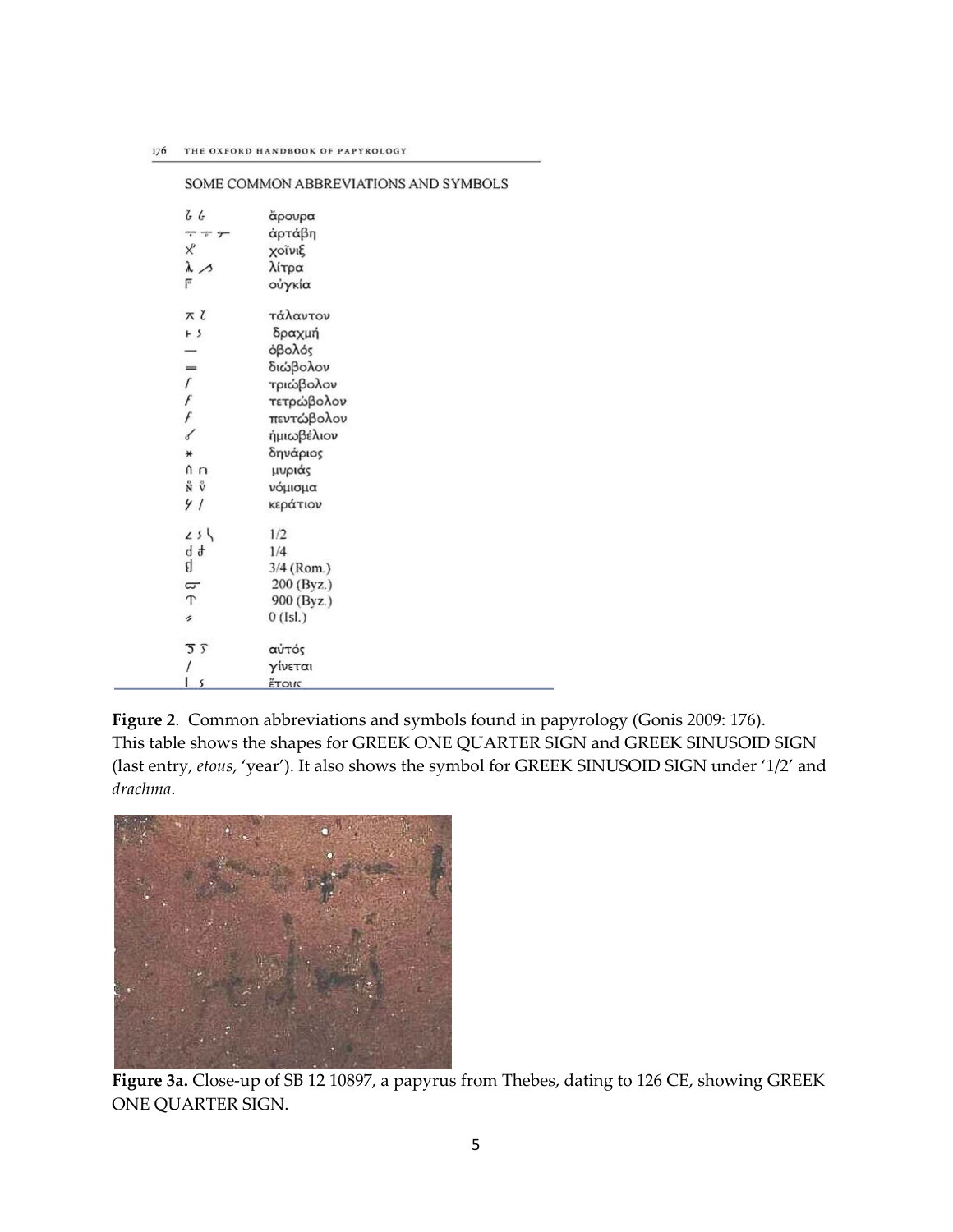

**Figure 3b.** Full image of text showing SB 12 10897. (Source: http://bibd.uni‐giessen.de/ostr/images/ostrgiss‐inv043.jpg)



**Figure 4.** Image of O. Brux. 3, an ostracon from Thebes, dating to 114 CE (Roman period – Trajan), showing SINUSOID SIGN in the third line and the L‐shaped 'year' sign in the fourth line. (Source: http://www.globalegyptianmuseum.org/large.aspx?img=images/KMKG-MRAH/BrE.0385%282%29.jpg)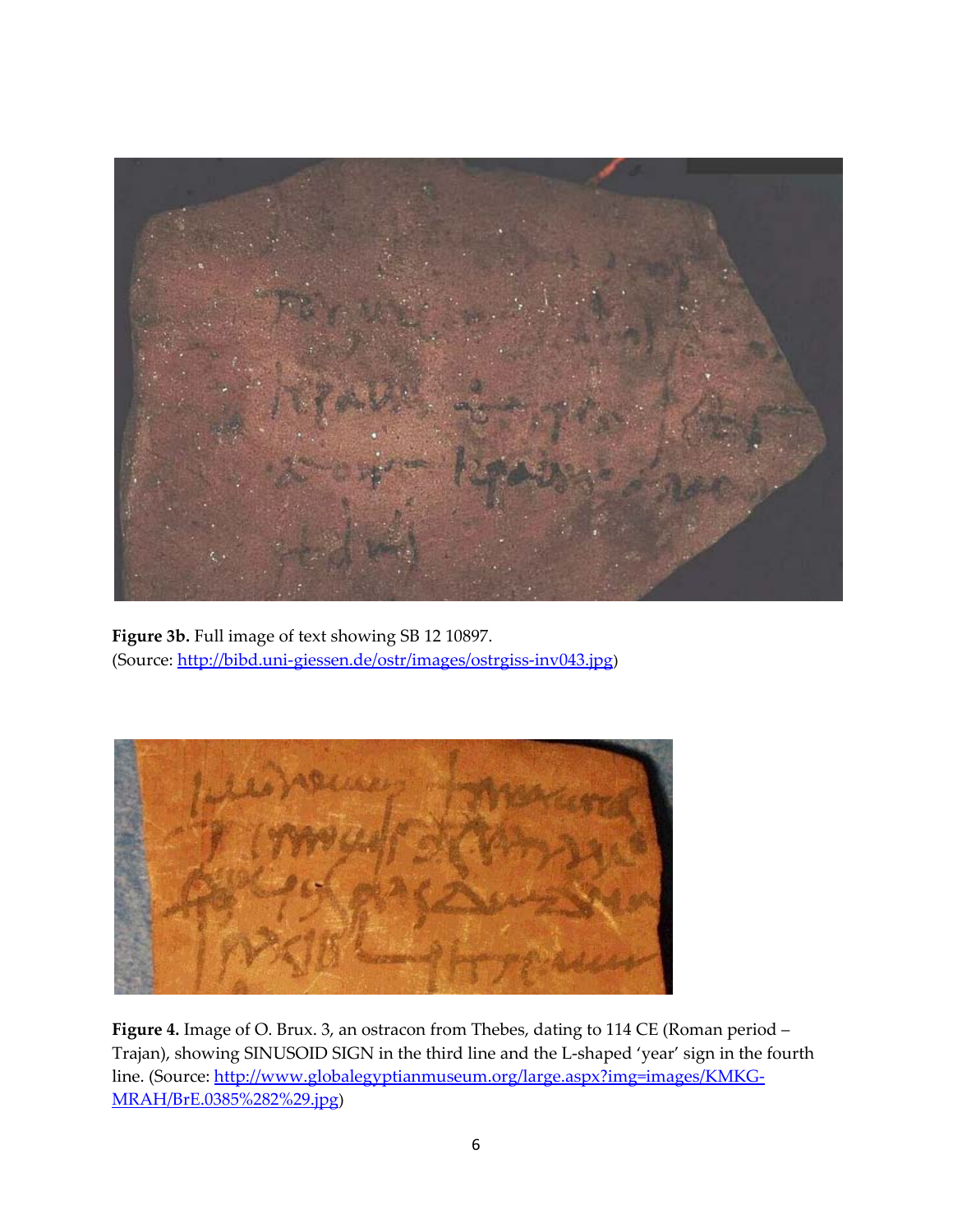ίσον έπ[ιστ]έλλεταί σοι, όπως [τὸν περὶ τούτων] καταχωρισμόν ποιήση[ς. v a c a t ] (έτους) ιη ' ις 'η'. Μεσ[ορη ].

"... I, Kephalon, have submitted [- - -]. 5th. To Heraklas, bibliophylax of public records. An exemplar of the petition submitted to me by the herein named person is forwarded to you, so that you may carry out the registration in this matter. Year 18-16-8, Mesore."

**Figure 5.** Example in print showing the SINUSOID SIGN (in the last line). (Source: Bagnall, R.S., and K.A. Worp, "Three Notes on Byzantine Documents," *Zeitschrift für Papyrologie und Epigraphik* , Bd. 101, 1994: 98; http://www.jstor.org/stable/20189086)



**Figure 6.** This Herodian coin shows the TAU RHO to the right of the central image (TAU RHO being used as a monogram for *trito*, the 'third year'). On the left of the image is the date LΓ (= year 3). (Source: Ariel, D.T. "The Coins of Herod the Great in the Context of the Augustan Empire," in D.M. Jacobson and N. Kokkinos eds. *Herod and Augustus: Papers Presented at the IJS Conference, 21st–23rd June 2005,* IJS Studies in Judaica 6, Leiden‐Boston: Brill, 2009: 425).

 $r\omega$ axás  $\uparrow$  IG XII 1, 4.

**Figure 7.** Entry under the headword "Siglae" in *Paulys Real‐Encyclopädie* (Stuttgart, 1923: 2287). This snippet shows the TAU RHO for *triakas* 'thirty', which is found in Greek inscriptions. ("IG XII" = Inscriptiones Graecae XII, Berlin 1895.)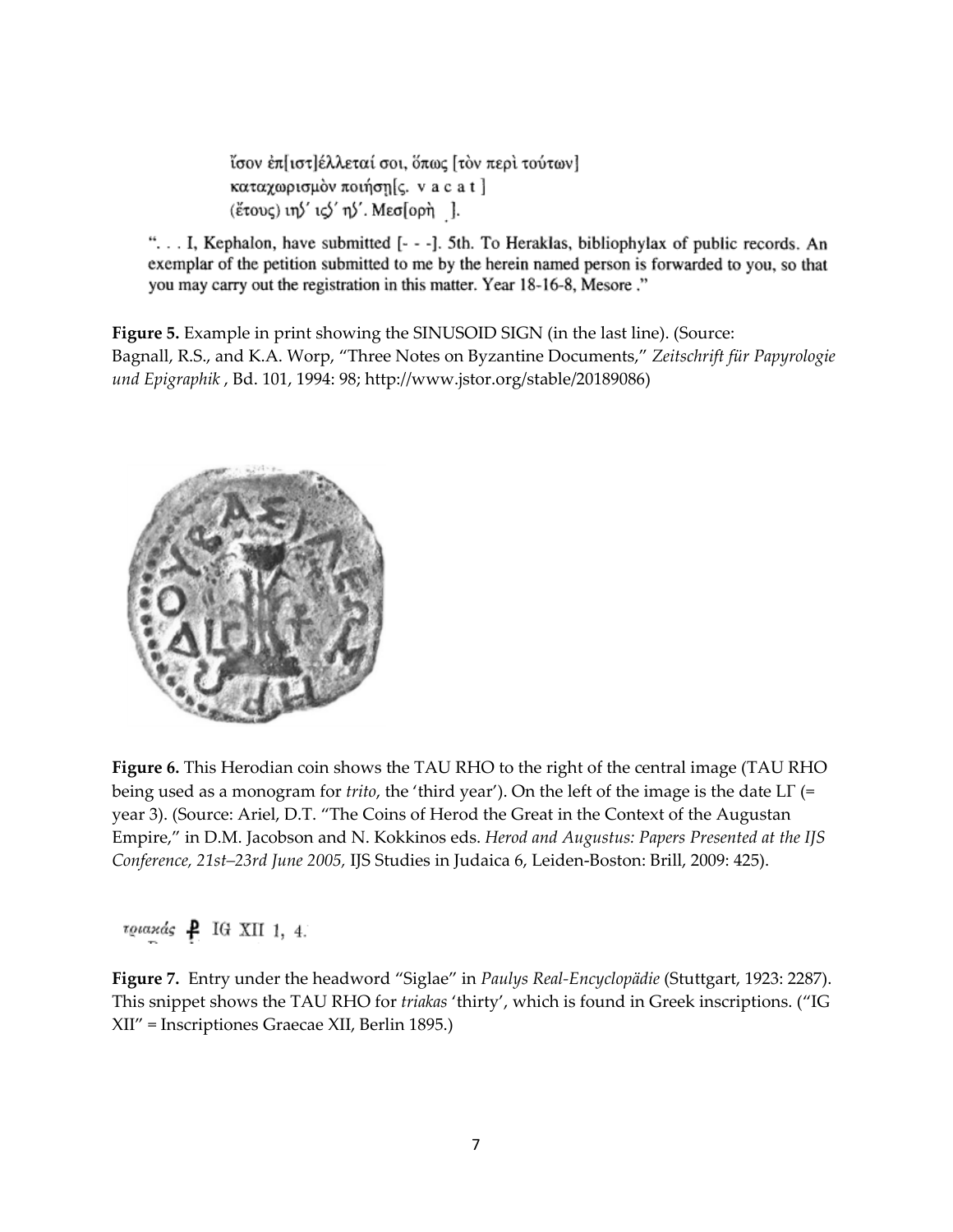# Early Christograms

- $R = XPICTOC$
- $* =$  IHCOYC XPICTOC
- $H = IHCOYC$
- $\hat{P}$  = In NT manuscripts ( $\hat{\psi}_7$ 5,  $\hat{\psi}_6$ 6,  $\hat{\psi}_4$ 5), in abbreviated forms of σταυροω and σταυρος, e.g., σ<sup>ρ</sup>ος

**Figure 8.** Examples of Christograms (Source: Hurtado 2006a: 154)



**Figure 9.** Examples of TAU RHO as the first sign in lines 1‐7 from the papyrus P.Leid. inv. 514. (Source: http://www.hum.leidenuniv.nl/papyrologisch‐instituut/collectie/papyruscollectie.html)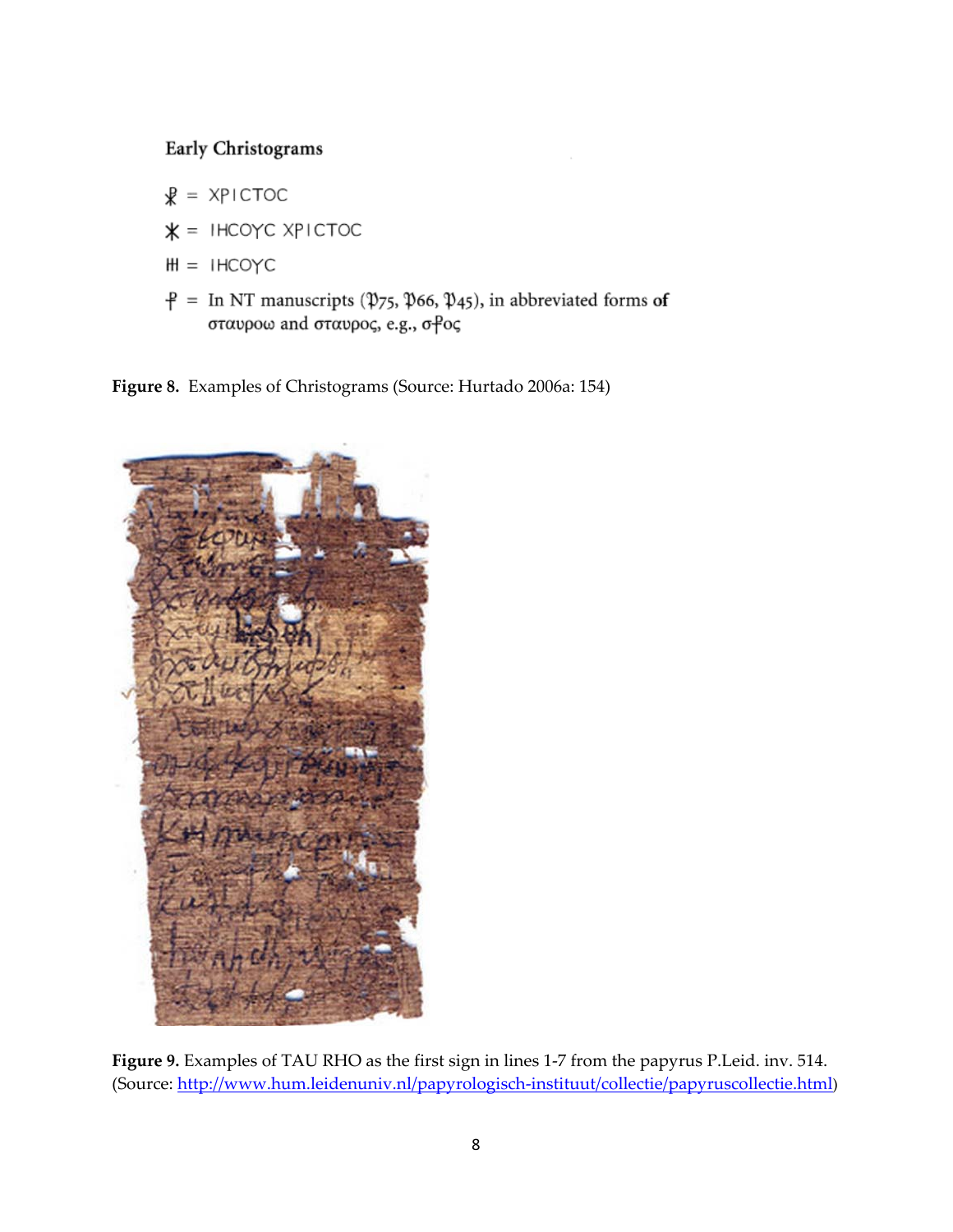# DDbDP transcription: p.brux.bawit.43 [xml]

- - Ε έν όνόματ[ι] τ[ -ca.?- ] όμοουσίου έν μονάτι(\*) τριάτ $\lfloor o \varsigma \rfloor$ (\*) $\lfloor$  -ca.?-  $\rfloor$ 

**Figure 10.** Example of TAU RHO appearing in a transcription by the Duke Databank of Documentary Papyri. The papyri text is a Christian invocation from Bawit (Hermopolites), and dates to 6-7c CE. (Source: http://www.papyri.info/ddbdp/p.brux.bawit;;43)



**Figure 11.** Close‐up of P. Bodmer XIV, P75 (Luke 14:27). This figure shows TAU RHO (staurogram) in abbreviated form of *stauron*, line 2 above. (Source: Hurtado 2006a: 237)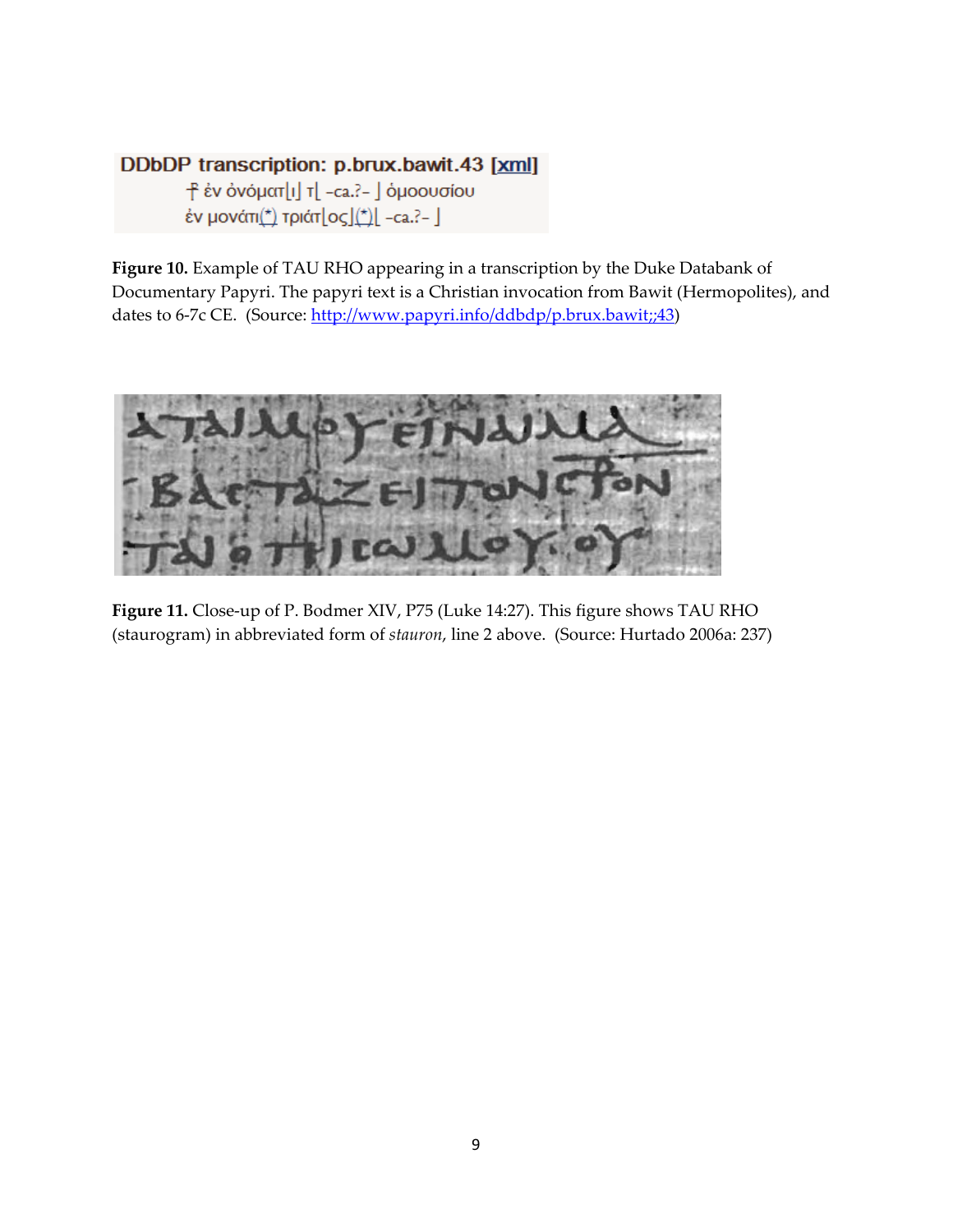#### **ISO/IEC JTC 1/SC 2/WG 2 PROPOSAL SUMMARY FORM TO ACCOMPANY SUBMISSIONS**  FOR ADDITIONS TO THE REPERTOIRE OF ISO/IEC 10646<sup>1</sup> **Please fill all the sections A, B and C below.**  Please read Principles and Procedures Document (P & P) from http://www.dkuug.dk/JTC1/SC2/WG2/docs/principles.html for **guidelines and details before filling this form. Please ensure you are using the latest Form from** http://www.dkuug.dk/JTC1/SC2/WG2/docs/summaryform.html See also http://www.dkuug.dk/JTC1/SC2/WG2/docs/roadmaps.html for latest *Roadmaps*. **A. Administrative**  1. **Title:** *Proposal for three Greek papyrological characters* 2. Requester's name: *Joshua Sosin (Dept. of Classical Studies, Duke University), Paul Heilporn (Prof. of Papyrology, University of Strasbourg), Cisca Hoogendijk (SMES Papyrological Institute, Leiden University), Donald Mastronarde (Dept. of Classics, UC Berkeley), Todd Hickey (Center for the Tebtunis Papyri, UC Berkeley), and Deborah Anderson (SEI, UC Berkeley)* 3. Requester type (Member body/Liaison/Individual contribution): *Liaison member (SEI, UC Berkeley)*  4. Submission date: *27 January 2012*  5. Requester's reference (if applicable): 6. Choose one of the following: This is a complete proposal: *yes*  (or) More information will be provided later: **B. Technical – General**  1. Choose one of the following: a. This proposal is for a new script (set of characters): *no*  Proposed name of script: b. The proposal is for addition of character(s) to an existing block: *yes*  Name of the existing block: *Ancient Greek Numbers, Ancient Symbols* 2. Number of characters in proposal: *3*  3. Proposed category (select one from below - see section 2.2 of P&P document): A-Contemporary B.1-Specialized (small collection)<br>
C-Major extinct D-Attested extinct B.2-Specialized (large collection)<br>
F-Archaic Hieroglyphic or Ideographic<br>
G-Obscure or questionable usage symbols C-Major extinct D-Attested extinct E-Minor extinct F-Archaic Hieroglyphic or Ideographic G-CDSCure or questionable usage symbols 4. Is a repertoire including character names provided? *yes*  a. If YES, are the names in accordance with the "character naming guidelines" in Annex L of P&P document? *yes*  b. Are the character shapes attached in a legible form suitable for review? 5. Fonts related: a. Who will provide the appropriate computerized font to the Project Editor of 10646 for publishing the standard? *Donald Mastronarde*  b. Identify the party granting a license for use of the font by the editors (include address, e-mail, ftp-site, etc.): *Prof. Donald Mastronarde, Dept. of Classics, UC Berkeley*  6. References: a. Are references (to other character sets, dictionaries, descriptive texts etc.) provided? *www.massex.community*  b. Are published examples of use (such as samples from newspapers, magazines, or other sources) of proposed characters attached? *yes*  7. Special encoding issues: Does the proposal address other aspects of character data processing (if applicable) such as input, presentation, sorting, searching, indexing, transliteration etc. (if yes please enclose information)? *wes* 8. Additional Information: Submitters are invited to provide any additional information about Properties of the proposed Character(s) or Script that will assist in correct understanding of and correct linguistic processing of the proposed character(s) or script. Examples of such properties are: Casing information, Numeric information, Currency information, Display behaviour information such as line breaks, widths etc., Combining behaviour, Spacing behaviour, Directional behaviour, Default Collation behaviour, relevance in Mark Up contexts, Compatibility equivalence and other Unicode normalization related information. See the Unicode standard at http://www.unicode.org for such information on other scripts. Also

see Unicode Character Database ( http://www.unicode.org/reports/tr44/) and associated Unicode Technical Reports for information needed for consideration by the Unicode Technical Committee for inclusion in the Unicode Standard.

l TP 1 PT Form number: N4102-F (Original 1994-10-14; Revised 1995-01, 1995-04, 1996-04, 1996-08, 1999-03, 2001-05, 2001-09, 2003-11, 2005-01, 2005-09, 2005-10, 2007-03, 2008-05, 2009-11, 2011-03, 2012-01)